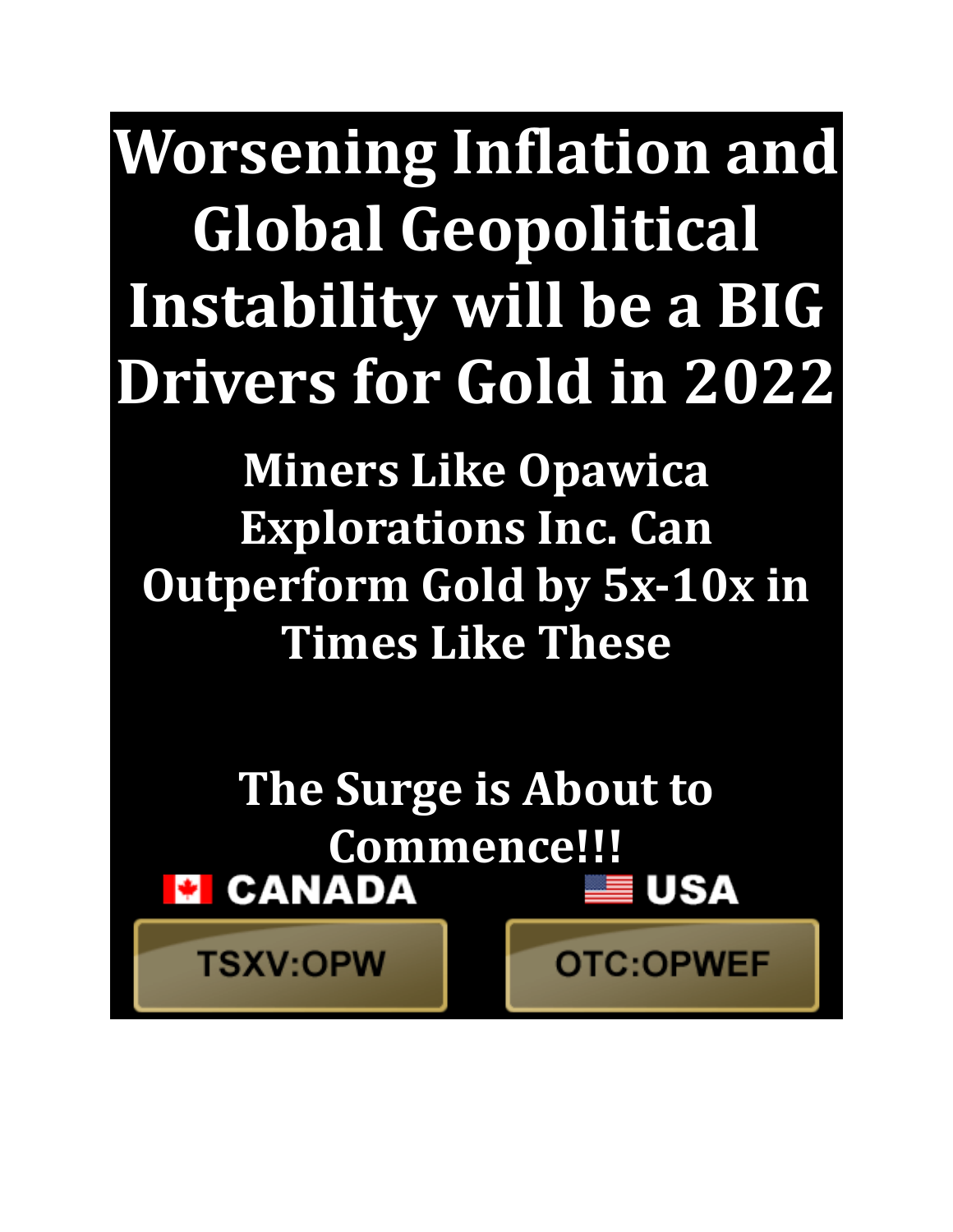**Investors interested in buying gold should pay attention to these 3 signals. This suggest that the bullish case for gold is getting stronger.**

**Key signals now turning green and gold prices on the rise, it seems like the bullish case for gold is getting stronger every day.**

# *Higher-than-expected inflation*

Over the past several months, gold has been strongly correlated to the "inflation fear" factor: the more investors have been concerned with inflation, the more likely they were to turn to gold.

In the U.S. we got yet another surprise in the U.S. inflation data: **the Consumer Price Index, used to measure inflation, rose 0.9% in June. This is almost double the initial forecast of 0.5%.**

This has pushed gold prices up, placing them above the \$1,800 line.

#### *Why has this happened?*

Inflation is a crucial factor for gold prices, which often move higher when economic conditions worsen and inflation increases.

## *Lower yields*

## **A drop in real yields also tends to provide support for gold prices.**

#### *What's a real yield, you may ask?*

A real yield is a normal yield (the measure of the actual return of any interest-bearing asset such as a bond) adjusted for inflation.

**There is a negative correlation between gold and real yields, which means that they move in opposite directions: when real yields go down, the price of gold goes up.**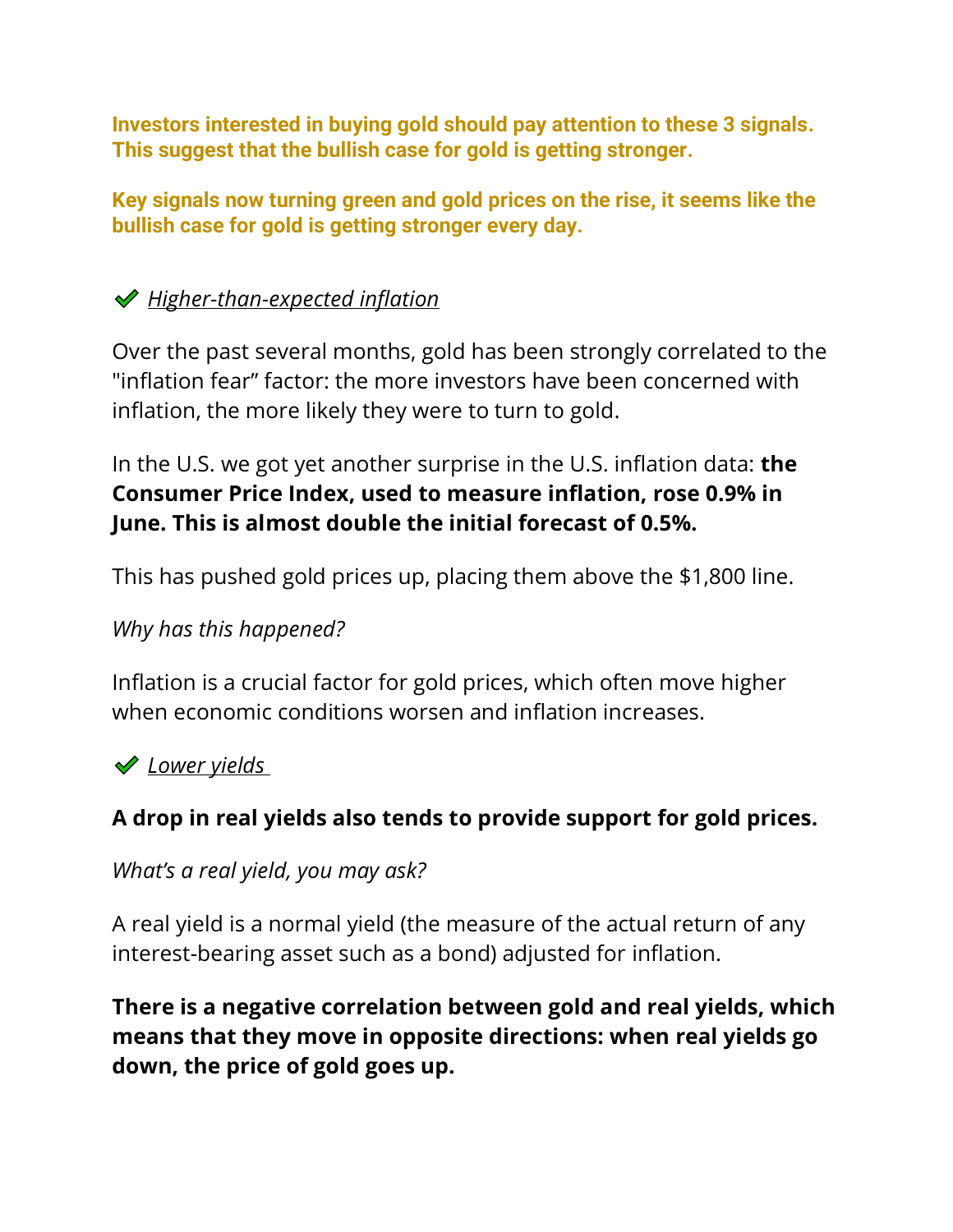Real yields dropped below -1% for the first time since February.

This has led some economists, such as Goldman Sachs analyst Mikhail Sprogis, to say that **gold is currently trading at a large discount**, with potential for the gold price to steamroll toward \$2,000.

# *Geopolitical Crisis*

The geopolitical crisis in Ukraine has escalated into the most worrying outcome for the people of Ukraine, and for global political stability. Russia has launched a "full scale" invasion of Ukraine, with missile strikes on military and transportation systems across most major Ukrainian cities as well as ground incursions. For the first time since the end of the Cold War, the European security architecture is fully under threat as Putin has even warned about the use of nuclear weapons.

The China-Russia summit had two key elements that make it distinct—first, it identified that the relations between the two had **'no limits'**, indicating the trajectory of support given to one another. Second, it highlights that there are **'no forbidden areas' of cooperation**. A close reading of the Joint Statement of the China-Russia summit provides clear evidence of the support that Beijing extended vis-a-vis the Russian opposition to the expansion of NATO. The official statements of China blaming the US for furthering a Cold War mentality and its refusal to identify the Russian action as an invasion clearly indicate where Beijing stands on the matter.

The larger implication of the Chinese position has an impact on how regional shifts may evolve, particularly on the Taiwan issue. The Joint Statement between the two countries also addresses the Taiwan question, where Russia is clear in supporting the One China policy.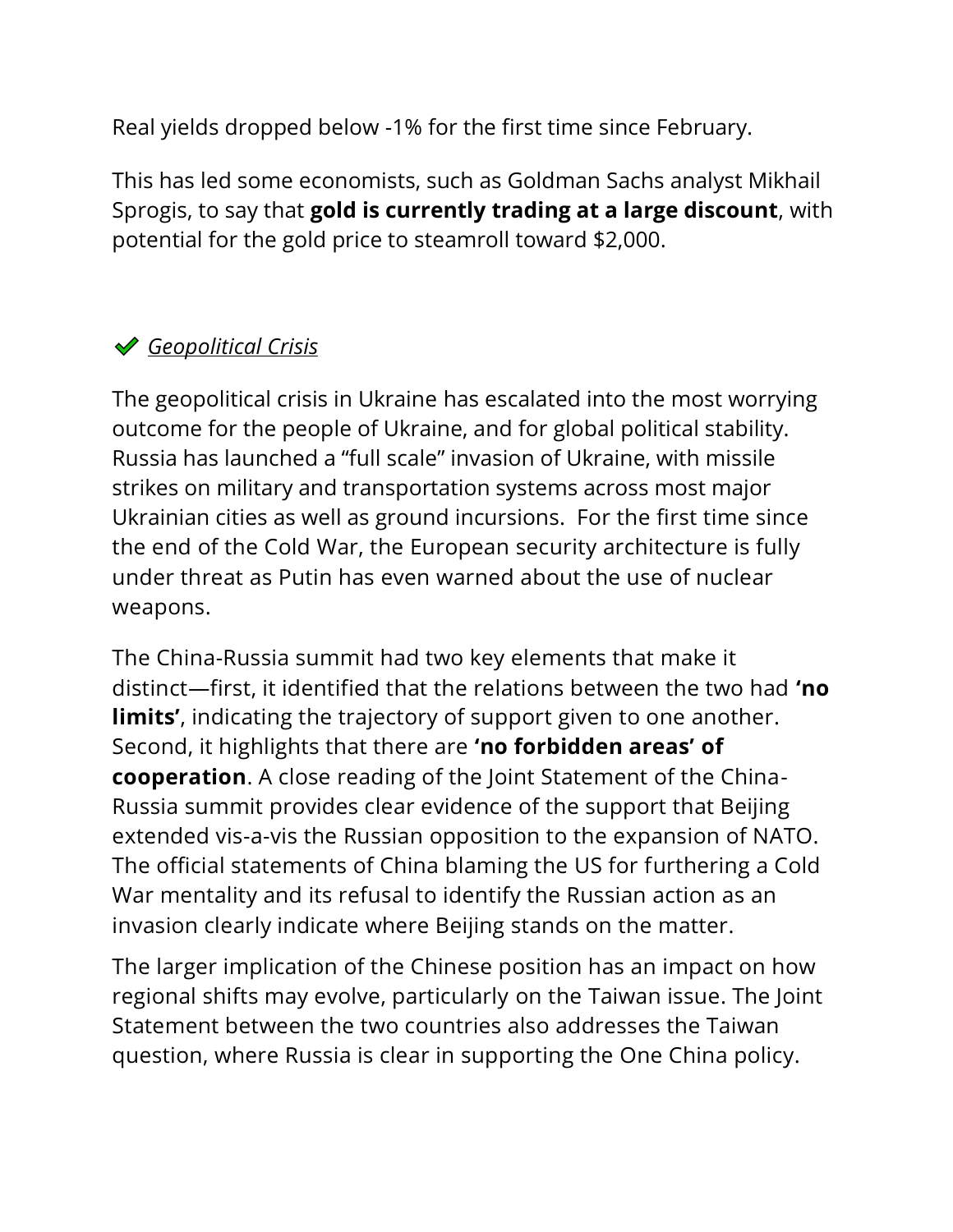**China's position on Taiwan has always been in violation of the island's sovereignty.** It has never acknowledged the existence of Taiwan. Significant shifts have been visible in recent times with regards to how China has been opposed to the growing US-Taiwan relations, even as Beijing's ties with Washington have consistently deteriorated.

If the war escalates in Europe, which is a likely possibility, Taiwan will become a frontline state as China may stand in support of Russian actions against the West— which implicates the larger security interests in the Indo-Pacific as well.

The global supply chain is in shambles. Energy supply and demand are at a dramatic imbalance. Most importantly, inflation has become a worse reality than anyone imagined. Potential catalysts for gold miners look even stronger amidst global economic uncertainty. It's not like inflation will cool off overnight, nor will the supply chain crisis open up.

Yet, when inflation is this bad, it's great for gold. In contrast, gold investors are salivating at a tsunami of positive pricing catalysts that could help it not only test record highs but exceed them.

However, it's not physical gold that could be the best way to play this situation. When gold's price rises, the junior mining stocks have the most amplified moves and traditionally break out.

We are on the edge of a gold mining bull market for the ages. So as you continue looking for the best ways to play this impending inflationary and geopolitical crisis that could only worsen, **Opawica Explorations Inc. [\(TSXV:](https://stockmarketnewsreview.com/ticker/OPWEF/) OPW) (OTC: [OPWEF\)](https://stockmarketnewsreview.com/ticker/OPWEF/).**

Opawica is a junior Canadian exploration company with a strong portfolio of precious and base metal properties within the Rouyn-Noranda region of the Abitibi Gold Belt in Québec and Newfoundland.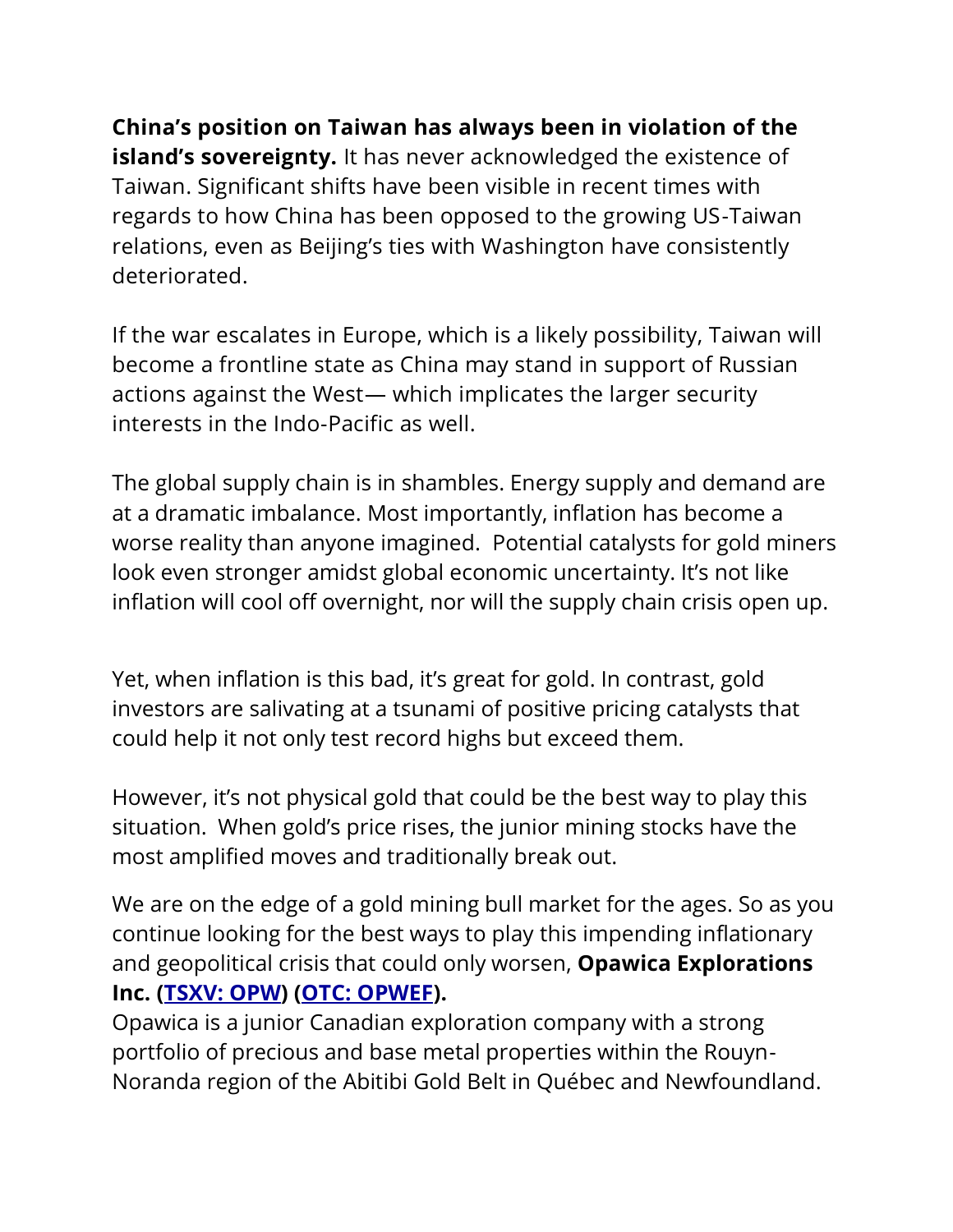**If you know anything about mining opportunities, you know that the Abitibi Gold Belt is the world's largest mineral-rich greenstone geological belt.** Newfoundland is no slouch either as an underexplored mineral-rich region ranking as a Top 10 Worldwide Mining Jurisdiction.<sup>(7)</sup>

So with blue sky potential, combined with unprecedented drivers for gold miners, there is nothing that can stop this company's success!!

Leadership boasts phenomenal track records in discovering and developing successful exploration projects. The company is also laserfocused on increasing shareholder value. All through developing exploration properties using cost-effective exploration practices, acquiring additional properties, and seeking strategic partnerships.

In times like this, metals and commodities are vital havens to turn to. Specifically gold. As a tangible, physical asset, gold has long been considered a top inflation hedge and store of value during the most turbulent and unpredictable times.

Yet, as we mentioned before, physical gold is not necessarily the most profitable way to play the potential disaster that's coming.

It's the junior miners like **Opawica Explorations Inc.** that are separating themselves from the pack.

## **"Because, when the price of gold rises, these companies can expand their operations and their profits. This growth should enable their stocks to outperform the price of gold."**

Now here we are, and the case for junior miners like **Opawica Explorations Inc. [\(TSXV:](https://stockmarketnewsreview.com/ticker/OPWEF/) OPW) (OTC: [OPWEF\)](https://stockmarketnewsreview.com/ticker/OPWEF/)** has never been stronger.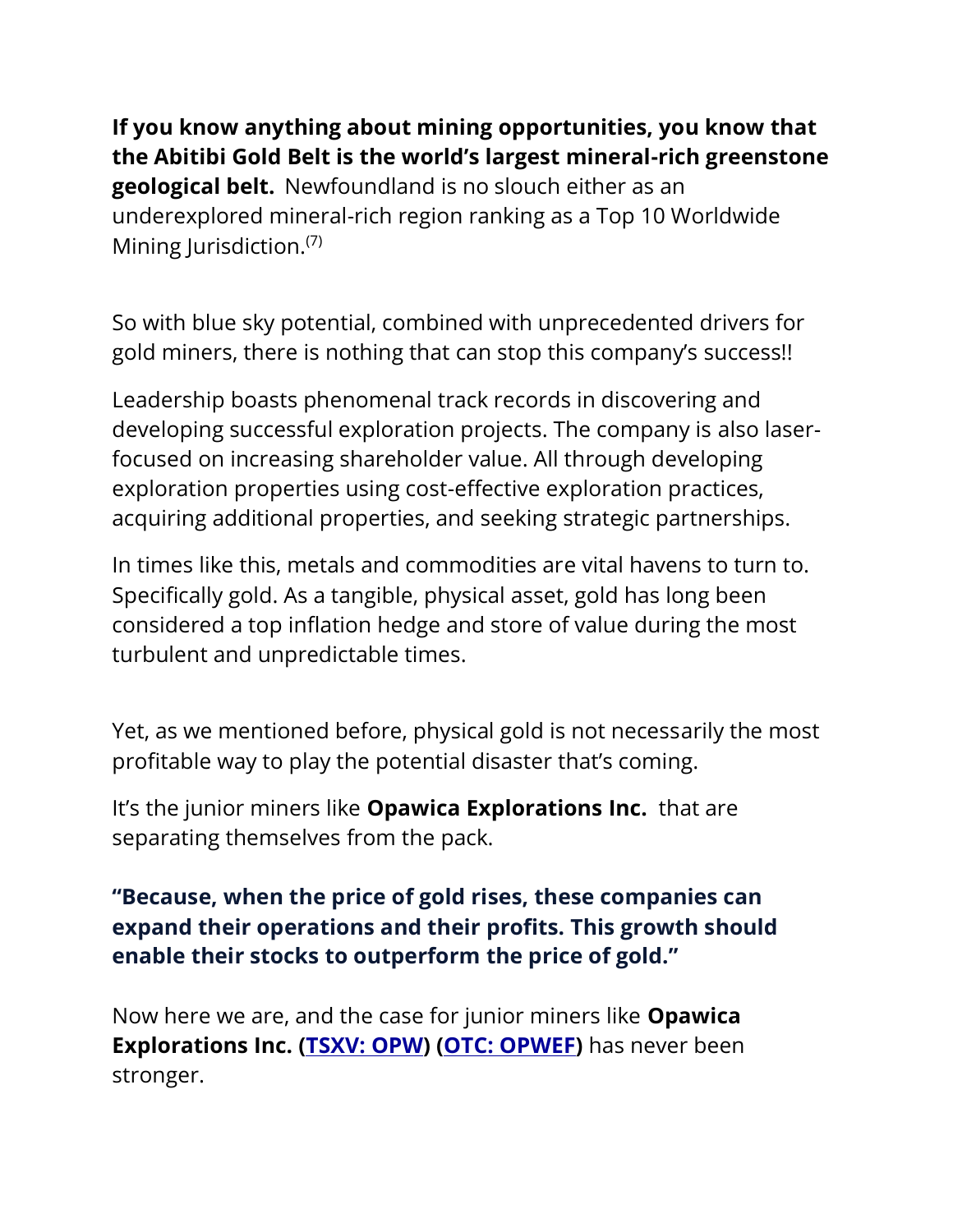No wonder mining billionaire investor Eric Sprott owns 8% of Opawica. Blake Morgan CEO of Opawica is also putting his money where is mouth is, by continuously buying stock in the open market. In the last seven months he has accumulated over 700,000 shares over \$0.35.

This is definitely a stock to watch out for. The company has caught the eye of Viewpoint with Dennis Quaid. Viewpoint producers reached out to the CEO of Opwica Explorations, as part of their search for a featured company to headline a planned episode on Junior Mining and Exploration in Canada. The episodes will air in June and July of 2022 reaching over 60 million homes. Networks that will be carrying the segments include CNBC, Fox Business, Bloomberg TV, Discovery Channel, History Channel, National Geographic and HLN.

Time to get in is now, before the masses hear about this undiscovered company!!!

**Opawica Explorations Inc. [\(TSXV:](https://stockmarketnewsreview.com/ticker/OPWEF/) OPW) (OTC: [OPWEF\)](https://stockmarketnewsreview.com/ticker/OPWEF/)** has assembled a group of structurally controlled gold property targets representing the most economically significant types of gold mineralization in all of Canada.

Its flagship properties are in the structurally controlled gold systems of the Abitibi greenstone belt in Quebec and Rogerson structural gold corridor in Newfoundland.

It boasts the Arrowhead, Bazooka, and McWatters properties in the Rouyn-Noranda camp in Abitibi. These are potentially enormous assets because Abitibi is the world's largest mineral-rich greenstone geological belt and hosts many significant gold and base metal deposits.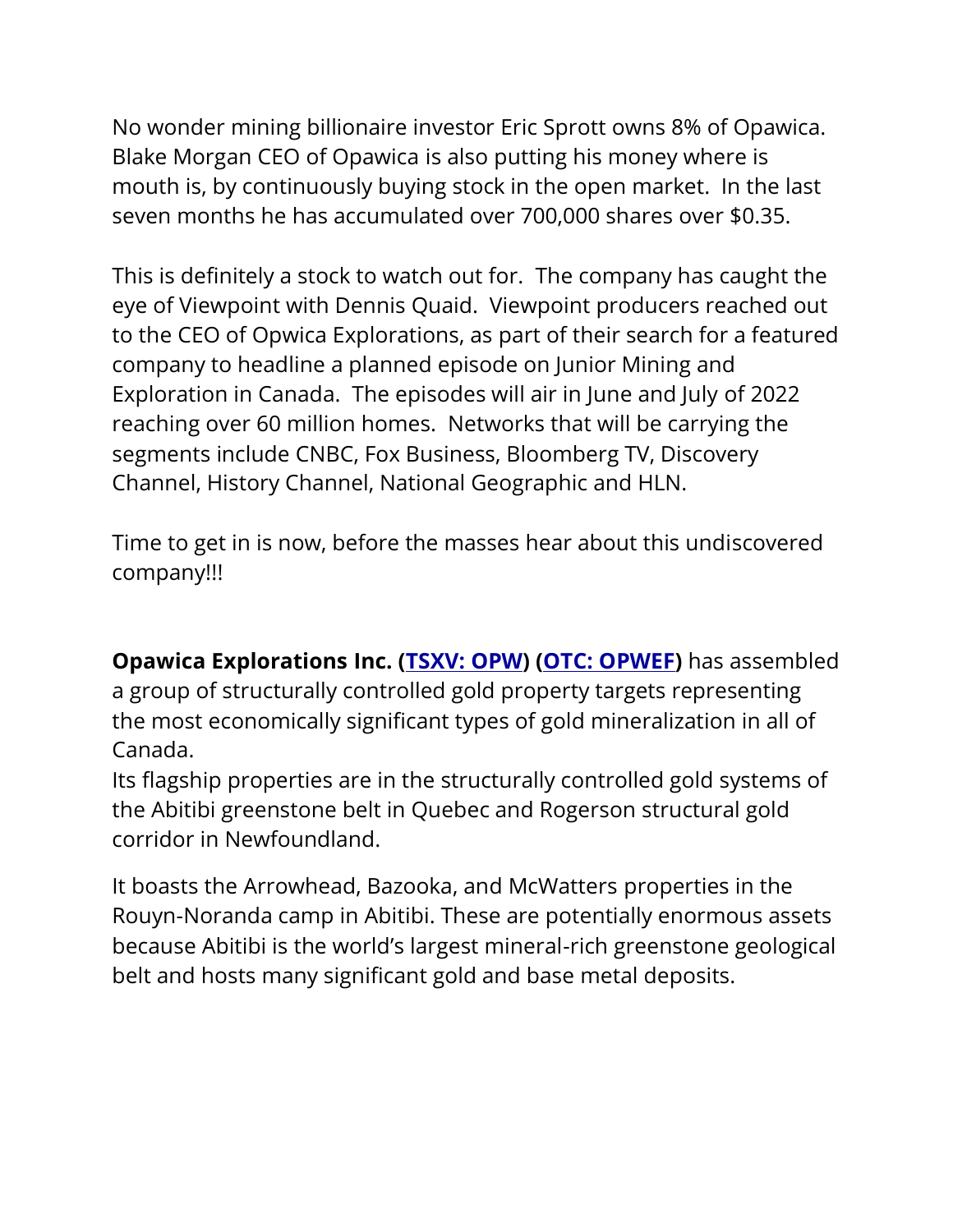

It's roughly 450×50 km through the Canadian Shield, from west of Timmins, Ontario, then eastward to Chibougamau, Québec. Gold was discovered in the area in the late 1800s, and >100 mines have produced over 170 million oz of gold.

Most of the major gold mines in the Abitibi are shear-hosted quartzcarbonate vein deposits associated with the major crustal-scale fault zones.

Within Newfoundland, the company boasts strong positioning within the Rogerson structural corridor gold district. This district occurs within a northeast-trending structural corridor defined by crustal-scale faults extending from southwestern to north-central Newfoundland.

The presence of conglomerate reflects the preservation of synorogenic upper crystal clastic sequences. These are commonly associated with orogenic gold vein systems.

Here's what makes Newfoundland such a potentially blue sky opportunity for the company, however. It could be in the midst of a generational gold rush. Somehow, this mineral-rich region has been so unexplored and neglected for so long. Yet, the prestigious Fraser Institute, in its 2020 Investment Attractiveness Index, ranked Newfoundland and Labrador as a top 10 worldwide mining jurisdictions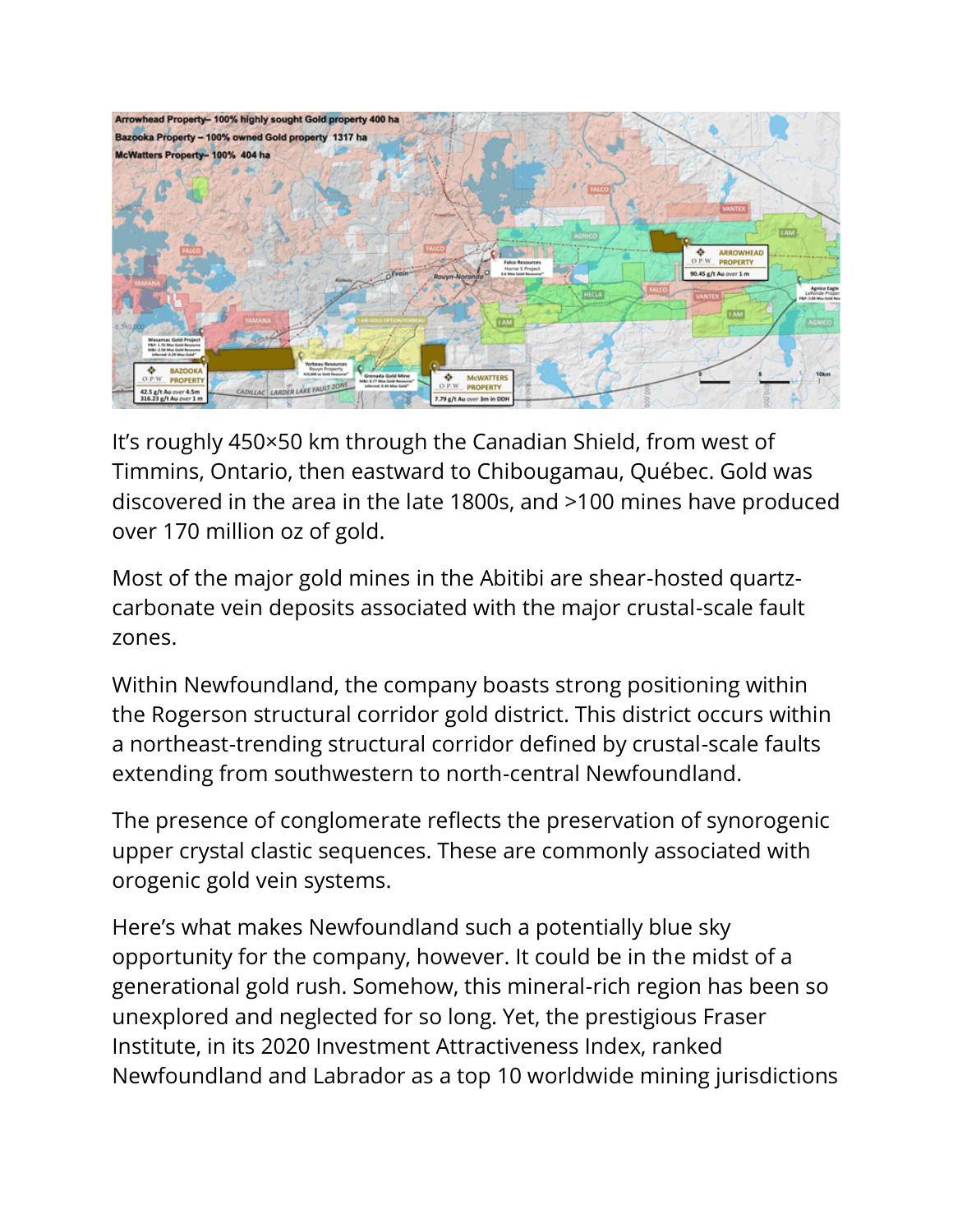due to "mineral potential, transparent permitting, solid infrastructure, and a skilled workforce." $\overline{\phantom{a}}$ 

In 2020 alone, Newfoundland's Department of Industry, Energy, and Technology processed a record 389 mineral exploration applications, crushing figures from any of the previous five years.

The largest known gold resource along this corridor occurs at Marathon Gold Corp.'s Valentine Lake property. In Marathon's press release dated Apr 22, 2020, the Valentine Lake project had estimated proven and probable mineral reserves of 1.87 million ounces (41.05 million tons at 1.41 g/t Au) and total measured. It indicated mineral resources (including the mineral reserves) of 3.09 million ounces (54.9 million tons at 1.75 g/t Au). Additional inferred mineral resources are 960,000 ounces (16.77 million tons at 1.78 g/t Au).

Newfoundland, of course, could only be scratching the surface now that **Opawica Explorations Inc. [\(TSXV:](https://stockmarketnewsreview.com/ticker/OPWEF/) OPW) (OTC: [OPWEF\)](https://stockmarketnewsreview.com/ticker/OPWEF/)** has come to town.

If you do a deeper dive into Opawica Explorations projects, the company's potential appears to be even more stunning.

Let's first go through its Quebec properties of Arrowhead, Bazooka, and McWatters. These properties all occur alongside one of the most prolific auriferous structures globally, the Cadillac-Larder Lake Break/Fault.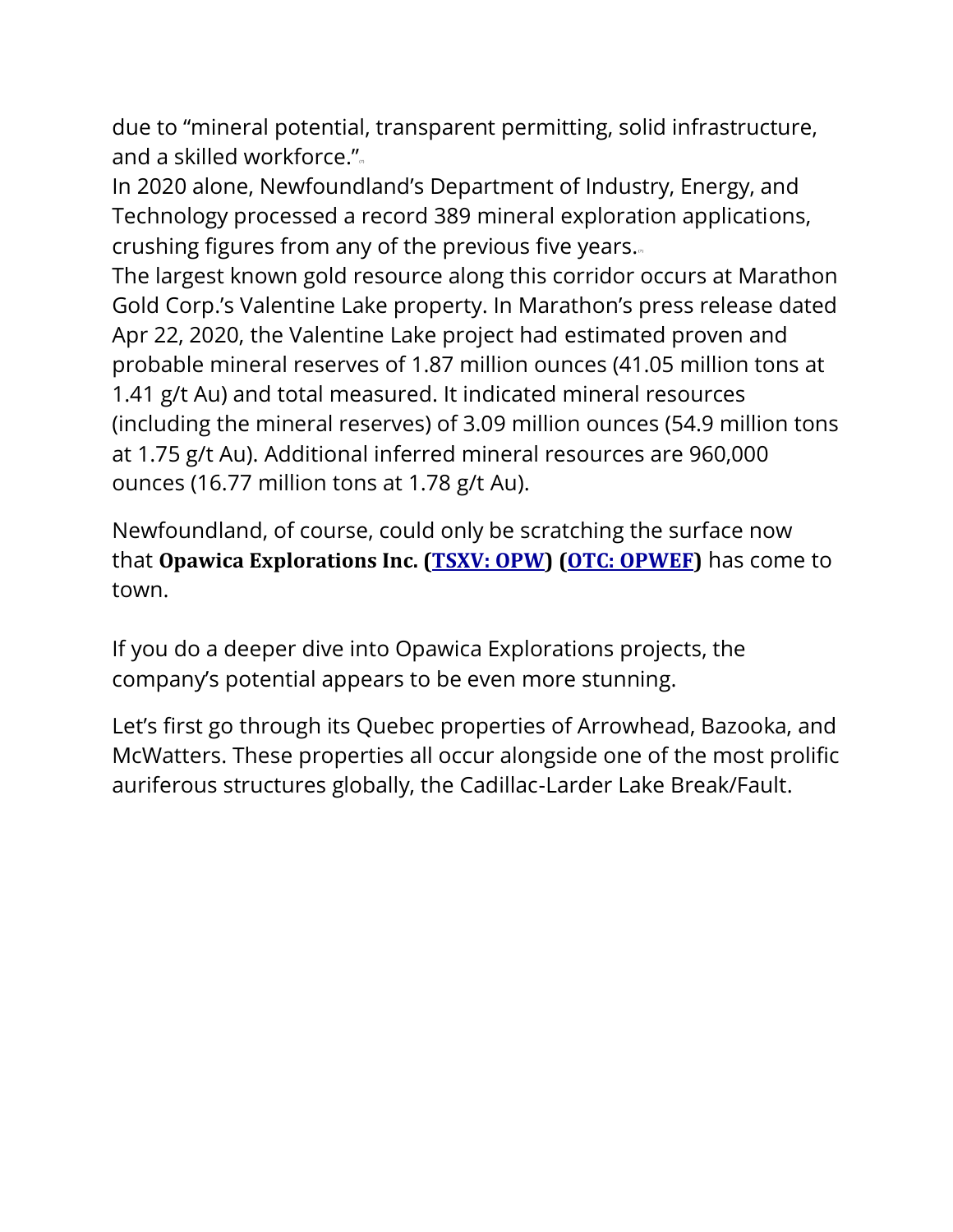#### **Arrowhead**



- Entirely surrounding the Arrowhead property is major gold producer Agnico Eagle. This miner saw just over 875,000 ounces of gold produced in 2019 and recently conducted a significant drilling campaign to the west and north.
- The nearest mine to Arrowhead Property was the Mouska mine, located 8 km to the east.
- Previous drill holes on the property intercepted 40 gold-copper mineralized zones. This enhances the potential for quartz-carbonate auriferous veins associated with E-V trending faults on the shear zone.
- Fine Visible gold throughout the historical drilling and on surface
- A geochemistry survey conducted in 2015 shows favorable geochemical signatures and rock alteration.
- New mineralized veins are thought to exist due to previous exploration work conducted – modern exploration techniques are needed to prove their economic potential.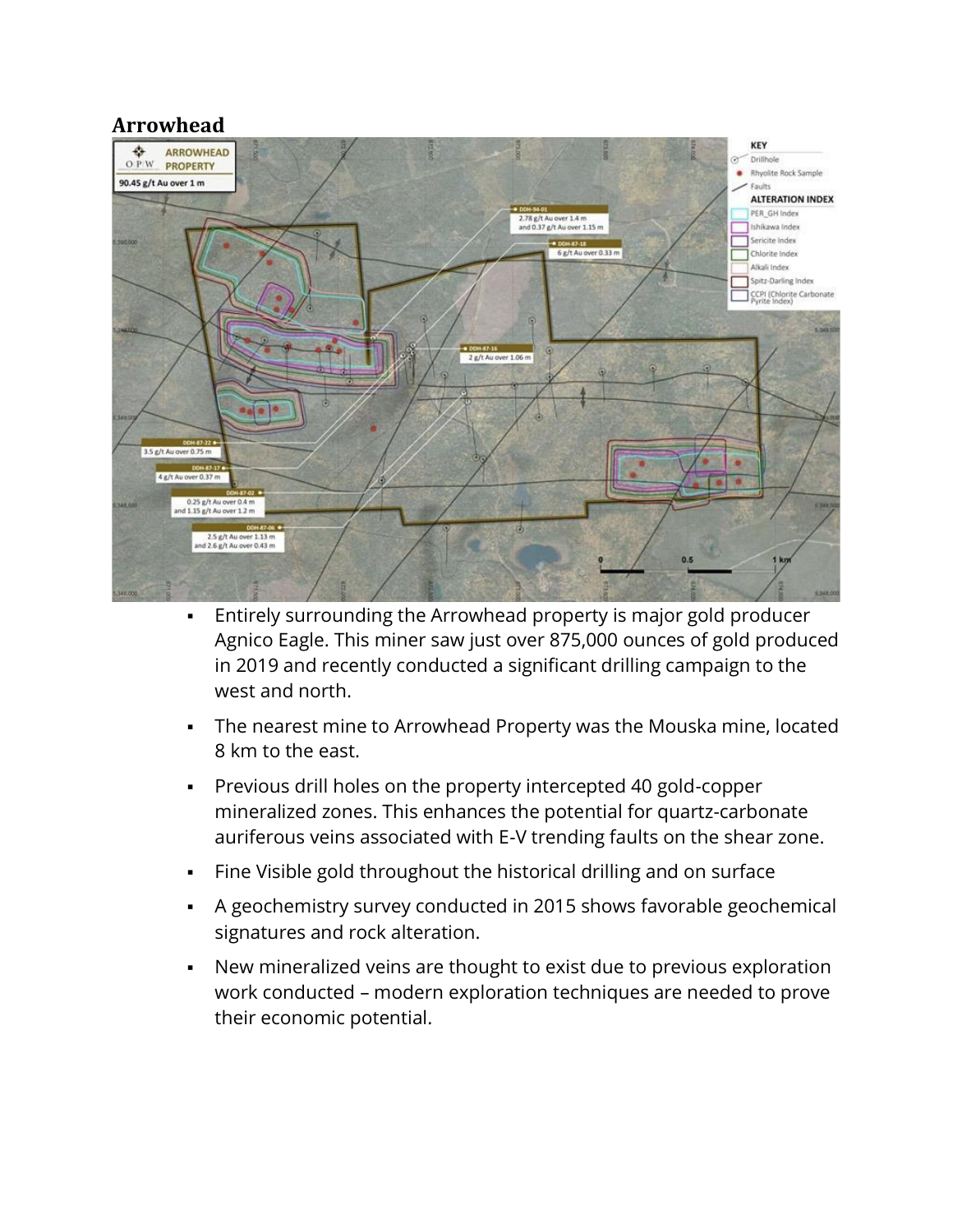#### **Bazooka**



- The Bazooka Property lies contiguous to the southwestern border of Yamana Gold's Wasamac gold property. This property contains a gold resource of: Proven /Probable 1,767,000 oz, Measured/Indicated 2,588,000 oz, and Inferred 294,000 oz.
- This project has its best gold mineralization within 15m-60m wide (estimated true width).
- The alteration/deformation zone is generally confined to 2m-10m wide (estimated true width), strongly to intensely silicified carbonatized horizon with grey or brownish quartz veins (centimeter-scale to up to 2.0 m wide, estimated true width).
- 2003-05 drilling saw widespread gold mineralization from a few hundred ppb to up to 316.23 g/t Au over 1.0m in Hole #BA-03-02A.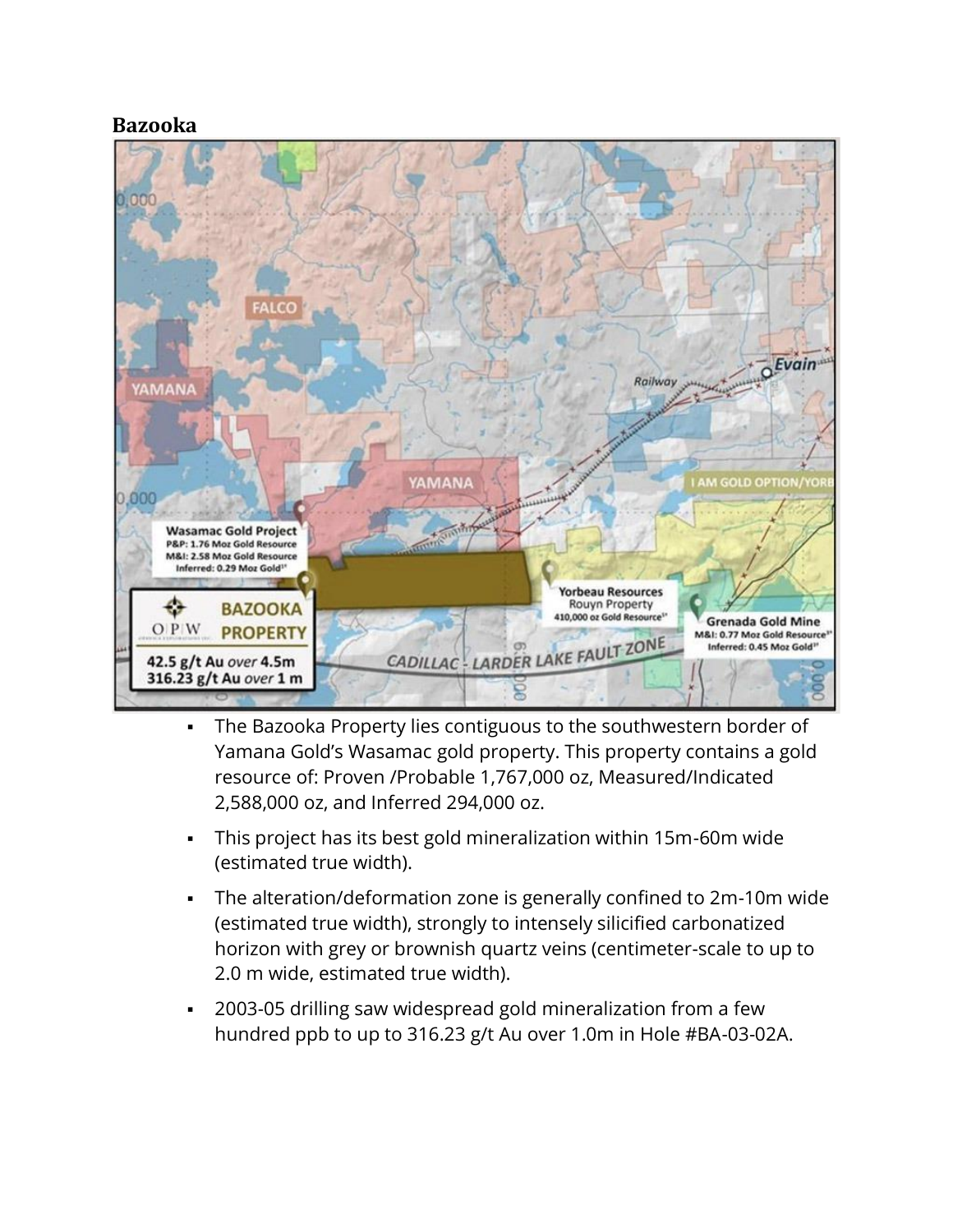- There could be higher-grade Au intersections occurring over narrow widths within a 50-100mwide main alteration/deformation zone (Main Zone) over an E-W strike length of
- 500m, to a vertical depth of up to 350m, and open to depth.
- Historically 634m of drifts were developed at –114m level followed by 957 meters of the underground.
- Average of back panel samples grading 0.31 oz over 15.0 feet, an average of back panel samples grading 0.55 oz over 3.5 feet by 69 feet long, an average of back panel samples grading 0.06 oz over 5.3 feet by 60 feet long, and channel samples grading 0.21 oz (over a drift section of 10 feet)".
- These mineralized zones occur in a carbonated zone lying alongside the limbs around the nose of a drag fold.

Furthermore, in total, 125 drill holes with 29,595 meters of drilling have occurred. The results of 2017 drilling and the historical holes confirm at the level of 275 m below surface, a wide gold zone extending from west to east, with widths of 40.5 m (BZ81-2) to 54.8 m (OP-17-01), 39.3 m (OP-17-02), 50.3 m (OP-17-05) and 73.1 m (BA-03-02A) over a total length of 200 m).

▪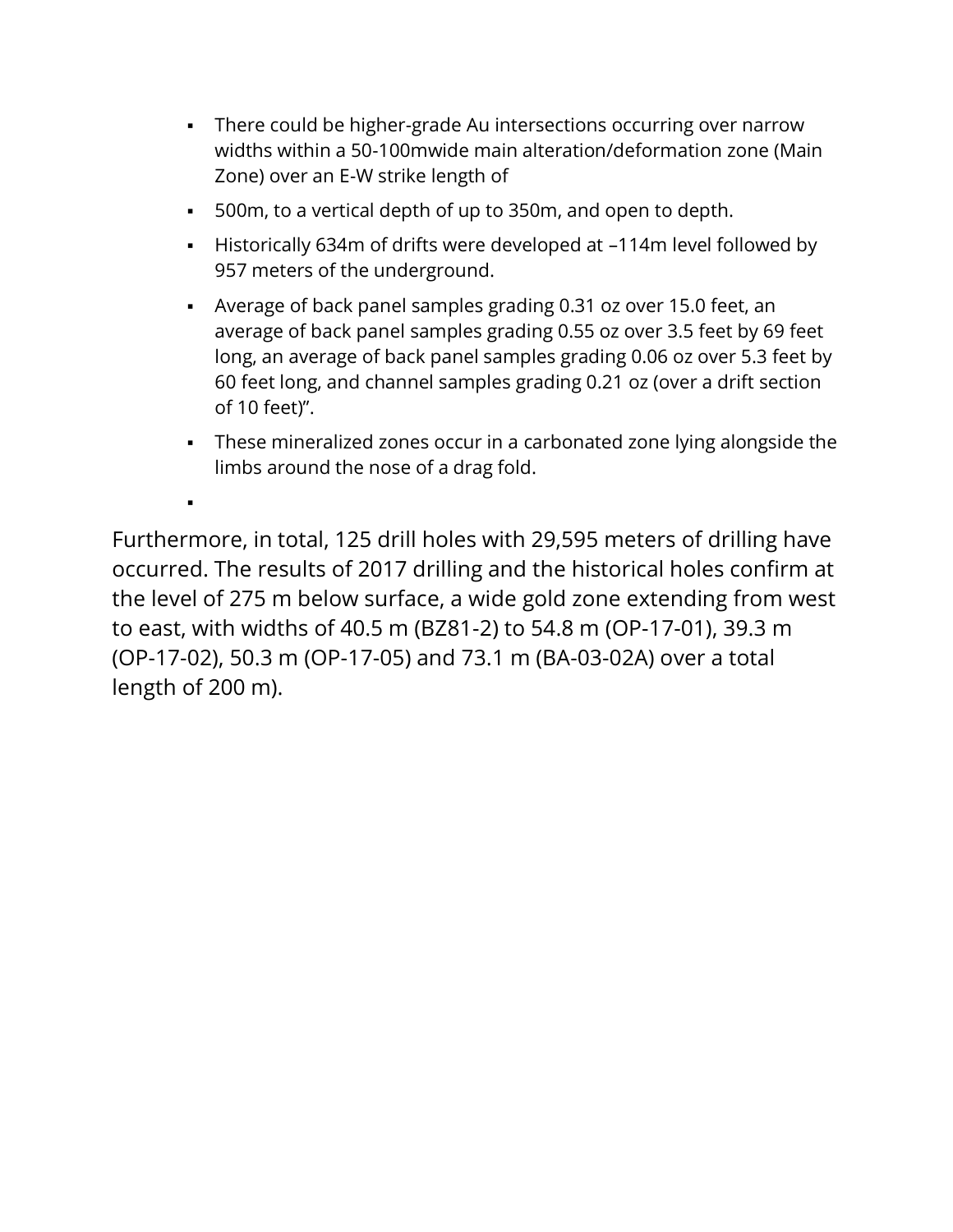

#### **McWatters**

- Although the McWatters property has seen limited past exploration, visible gold has been reported. Several gold showings have been identified both within and in the surrounding area. All have been associated with quartz veins in deformation zones.
- Historical drill results are as follows:
	- 02 g/t Au over 0.91 meters
	- 79 g/t Au over 3 meters
- The property is contiguous with the east boundary of the Yourbeau Astoria property, where past mining has extended a shaft to 515 meters below the surface. Yourbeau has been evaluating the potential for open-pit mining.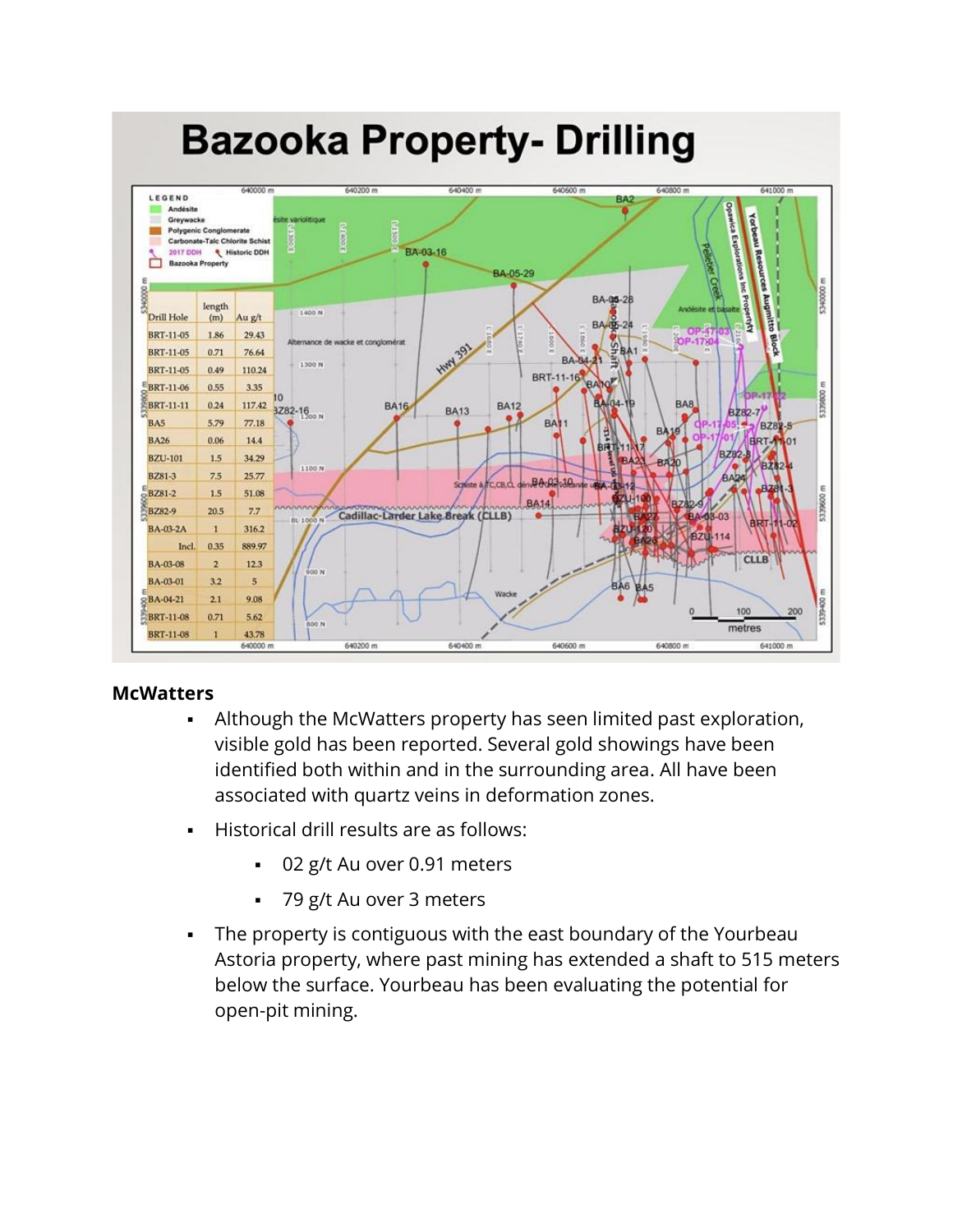Its numerous ventures in Newfoundland may have even more potential, however.

Opawica has several properties in a structurally complex regional setting – numerous anticlines and synclines cut by faults provide countless potential targets for gold deposits.



Five tectonostratigraphic zones make up Newfoundland, including the Dunnage Zone. The Dunnage Zone south of the RIL is known as the Exploits Subzone and is well-endowed in gold deposits and showings. The Exploits Subzone contains rocks that were subject to gold mineralizing events.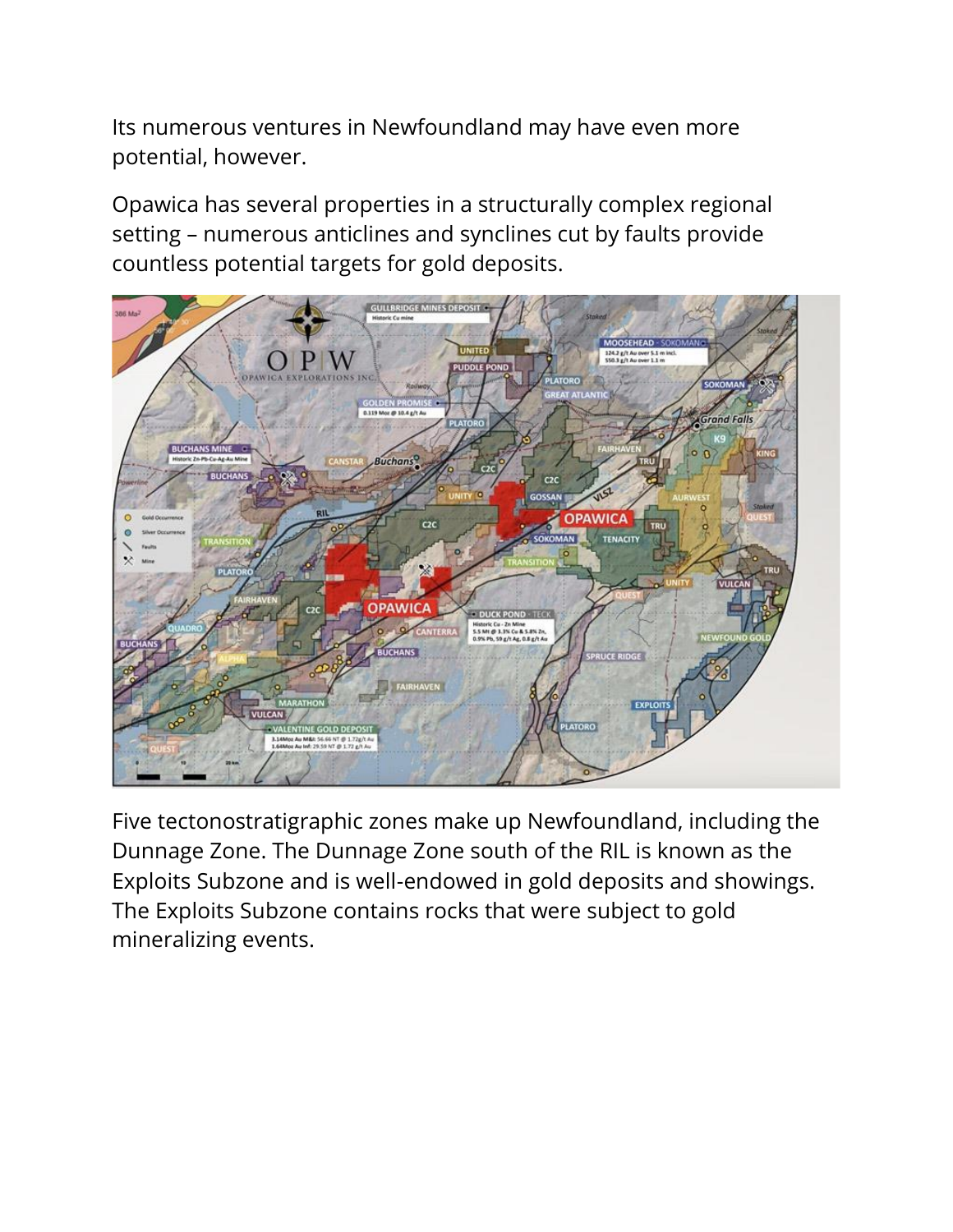

Furthermore, the Geological Survey of Canada released new insights on gold mineralization in Central Newfoundland. It found the emergence of a paleozoic gold district in Central Newfoundland along with widespread orogenic gold mineralization within and in proximity to crustal-scale faults

Remember. The Central Newfoundland Gold Belt is still in the relatively early stages of exploration. However, it shows similarities to significant gold producing districts like the Bendigo/Ballarat/

Fosterville area in Australia, and the Abitibi in Quebec, where Opawica is already active.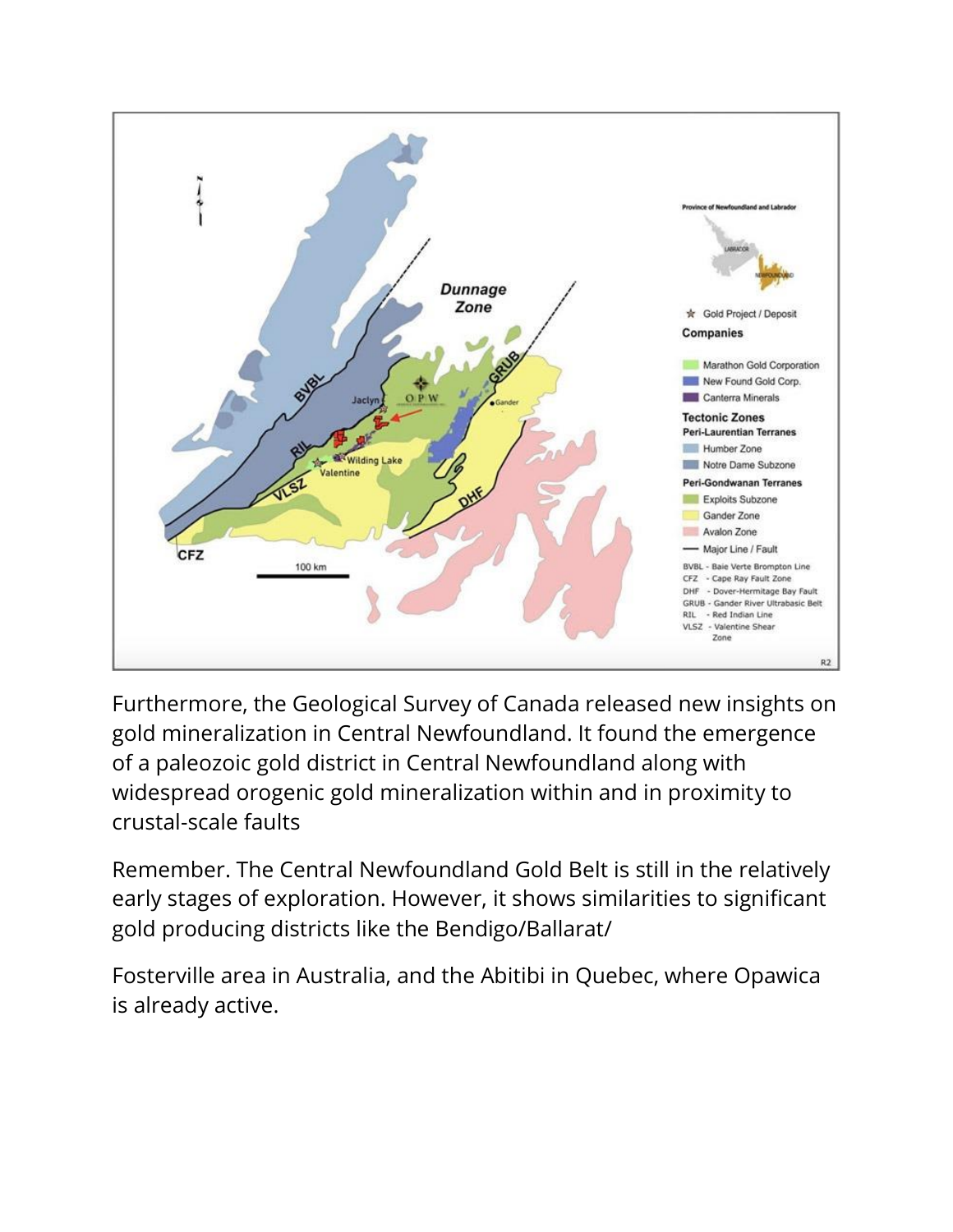## **Reasons to Buy Opwica Today!!**

**Opawica Explorations Inc. [\(TSXV:](https://stockmarketnewsreview.com/ticker/OPWEF/) OPW) (OTC: [OPWEF\)](https://stockmarketnewsreview.com/ticker/OPWEF/)** has assembled a group of structurally controlled gold property targets representing the most economically significant types of gold mineralization in all of Canada.

Its flagship properties are in the structurally controlled gold systems of the Abitibi greenstone belt in Quebec and Rogerson structural gold corridor in Newfoundland.

It boasts the Arrowhead, Bazooka, and McWatters properties in the Rouyn-Noranda camp in Abitibi. These are potentially enormous assets because Abitibi is the world's largest mineral-rich greenstone geological belt and hosts many significant gold and base metal deposits.

It's roughly 450×50 km through the Canadian Shield, from west of Timmins, Ontario, then eastward to Chibougamau, Québec. Gold was discovered in the area in the late 1800s, and >100 mines have produced over 170 million oz of gold.

Most of the major gold mines in the Abitibi are shear-hosted quartzcarbonate vein deposits associated with the major crustal-scale fault zones.

Within Newfoundland, the company boasts strong positioning within the Rogerson structural corridor gold district. This district occurs within a northeast-trending structural corridor defined by crustal-scale faults extending from southwestern to north-central Newfoundland.

The presence of conglomerate reflects the preservation of synorogenic upper crystal clastic sequences. These are commonly associated with orogenic gold vein systems.

Here's what makes Newfoundland such a potentially blue sky opportunity for the company, however. It could be in the midst of a